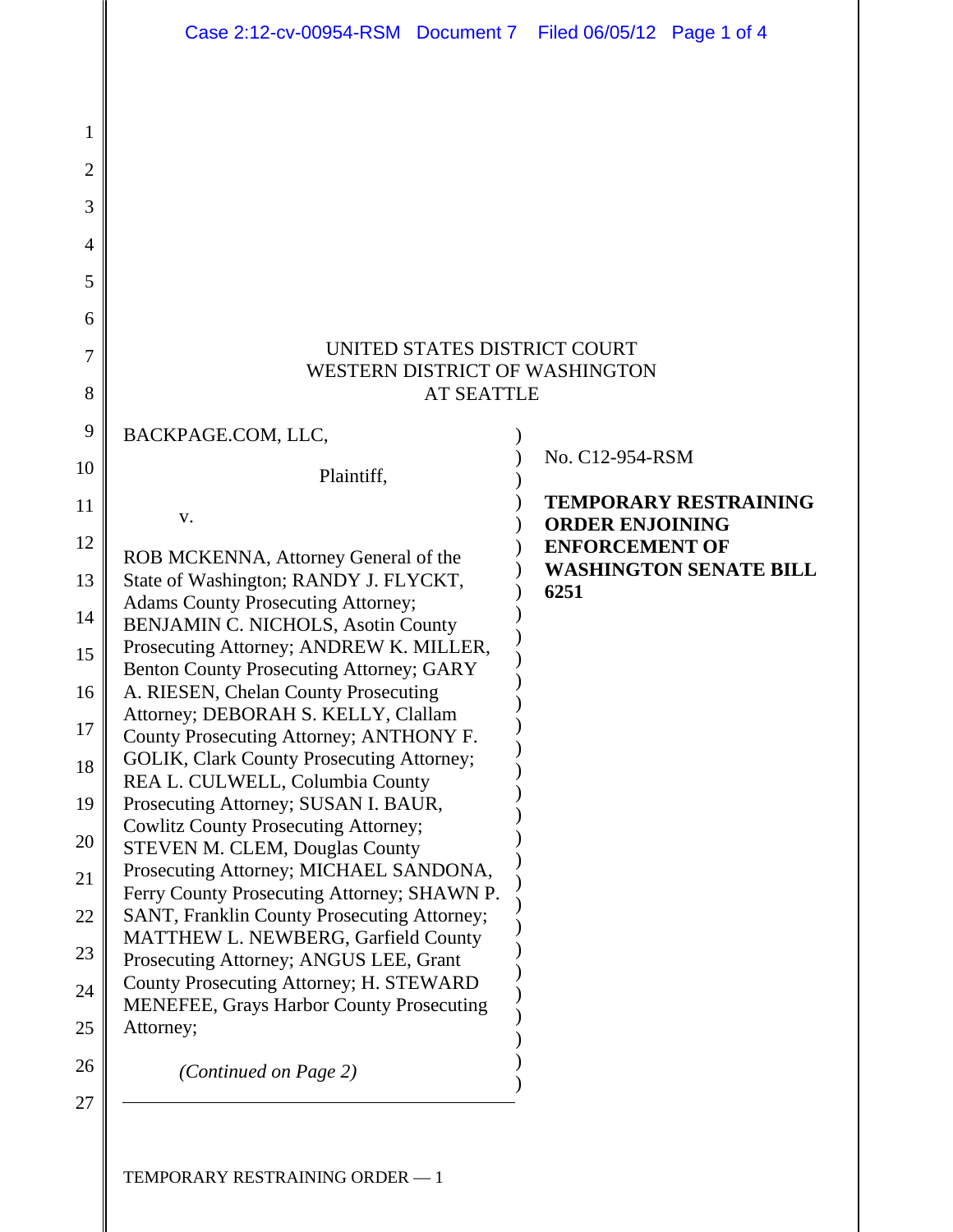## *(Continued from Page 1)*

1

| $\overline{2}$ | <b>GREGORY M. BANKS, Island County</b>                                             |           |
|----------------|------------------------------------------------------------------------------------|-----------|
|                | Prosecuting Attorney; SCOTT W.                                                     |           |
| 3              | <b>ROSEKRANS, Jefferson County Prosecuting</b>                                     |           |
| 4              | Attorney; DAN SATTERBERG, King County                                              | $\lambda$ |
|                | Prosecuting Attorney; RUSSELL D. HAUGE,                                            |           |
| 5              | Kitsap County Prosecuting Attorney;                                                |           |
|                | <b>GREGORY L. ZEMPEL, Kittitas County</b><br>Prosecuting Attorney; LORI L. HOCTOR, |           |
| 6              | Klickitat County Prosecuting Attorney;                                             |           |
| 7              | JONATHAN L. MEYER, Lewis County                                                    |           |
|                | Prosecuting Attorney; JEFFREY S.                                                   |           |
| 8              | <b>BARKDULL, Lincoln County Prosecuting</b>                                        |           |
| 9              | Attorney; MICHAEL K. DORCY, Mason                                                  |           |
|                | County Prosecuting Attorney; KARL F.                                               |           |
| 10             | SLOAN, Okanogan County Prosecuting                                                 |           |
|                | Attorney; DAVID J. BURKE, Pacific County                                           |           |
| 11             | Prosecuting Attorney; THOMAS A.                                                    |           |
| 12             | <b>METZGER, Pend Oreille County Prosecuting</b>                                    |           |
|                | Attorney; MARK LINDQUIST, Pierce                                                   |           |
| 13             | County Prosecuting Attorney; RANDALL K.                                            |           |
| 14             | <b>GAYLORD, San Juan County Prosecuting</b>                                        |           |
|                | Attorney; RICHARD WEYRICH, Skagit                                                  |           |
| 15             | County Prosecuting Attorney; ADAM N.                                               |           |
| 16             | KICK, Skamania County Prosecuting                                                  |           |
|                | Attorney; MARK K. ROE, Snohomish                                                   |           |
| 17             | County Prosecuting Attorney; STEVEN J.                                             |           |
|                | <b>TUCKER, Spokane County Prosecuting</b><br>Attorney; TIMOTHY D. RASMUSSEN,       |           |
| 18             | <b>Stevens County Prosecuting Attorney; JON</b>                                    |           |
| 19             | TUNHEIM, Thurston County Prosecuting                                               |           |
|                | Attorney; DANIEL H. BIGELOW,                                                       |           |
| 20             | <b>Wahkiakum County Prosecuting Attorney;</b>                                      |           |
| 21             | JAMES L. NAGLE, Walla Walla County                                                 |           |
|                | Prosecuting Attorney; DAVID S.                                                     |           |
| 22             | McEACHRAN, Whatcom County                                                          |           |
|                | Prosecuting Attorney; DENIS P. TRACY,                                              |           |
| 23             | <b>Whitman County Prosecuting Attorney;</b>                                        |           |
| 24             | JAMES P. HAGARTY, Yakima County                                                    |           |
|                | Prosecuting Attorney,                                                              |           |
| 25             |                                                                                    |           |
| 26             | Defendants, in their                                                               |           |
|                | official capacities.                                                               |           |
| 27             |                                                                                    |           |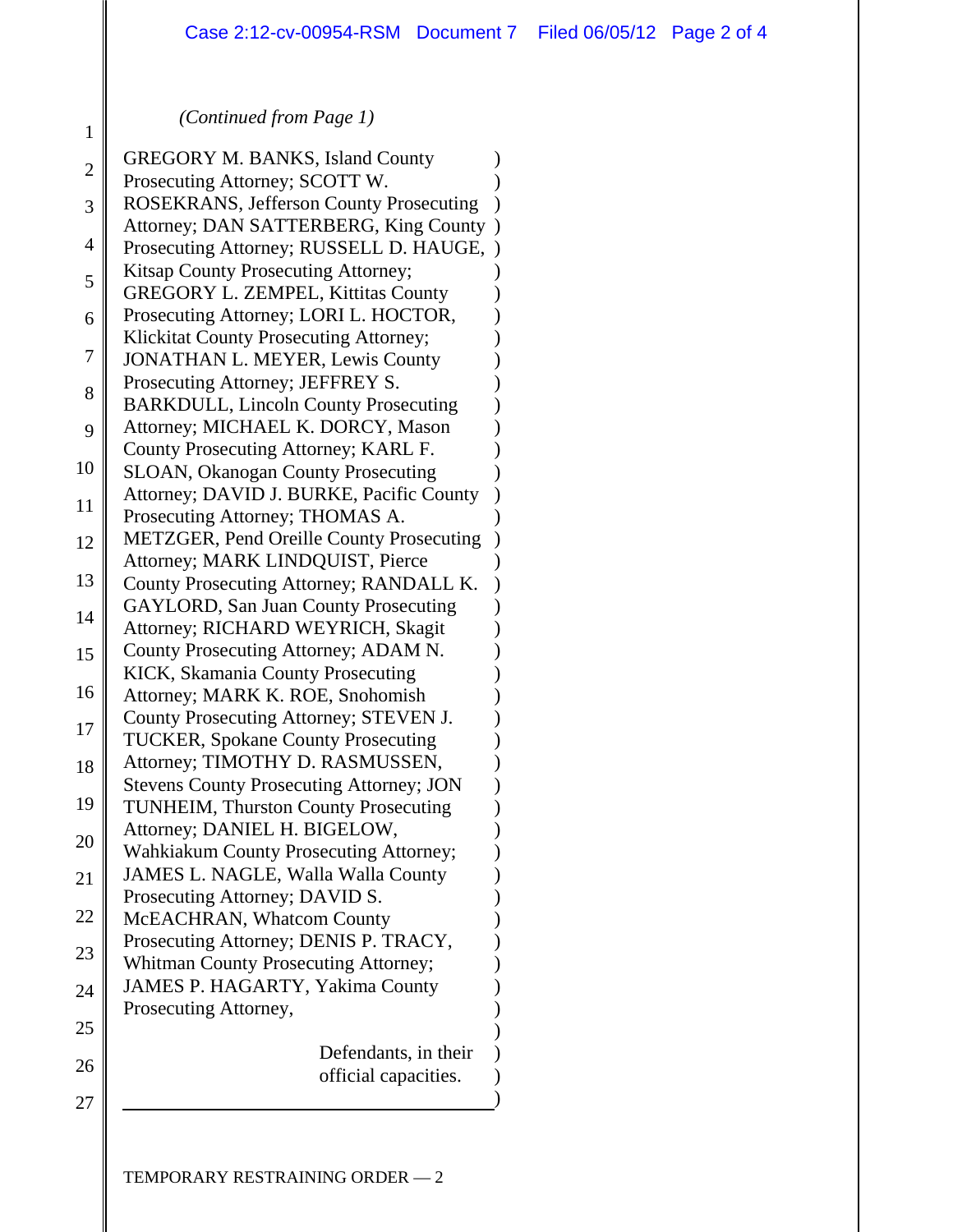This matter came before the Court on the Motion of Plaintiff Backpage.com, LLC ("Backpage.com") for a Temporary Restraining Order and Preliminary Injunction. Having considered the Motion, materials filed in support of the Motion, as well as the Complaint filed concurrently by Backpage.com, the Court finds, concludes and orders as follows:

1. Washington Senate Bill 6251 ("SB 6251") will take effect June 7, 2012 unless enjoined by this Court.

2. Backpage.com has provided notice of its Motion to all Defendants. *See*  Declaration of Ambika K. Doran ¶ 2 & Ex. A.

3. Defendants have not responded to Backpage.com's Motion or Complaint, but, for the reasons set forth below, the Court determines that it is appropriate to maintain the status quo and enter a Temporary Restraining Order, as set forth herein.

4. Backpage.com has shown a likelihood of success on the merits of its claim, pursuant to 42 U.S.C. § 1983 and the Declaratory Judgment Act, 28 U.S.C. § 2201, as well irreparable harm, the balance of equities tipping strongly in its favor, and injury to the public interest, justifying injunctive relief.

1

2

3

4

5

6

7

8

9

10

11

THEREFORE, the Court ORDERS as follows:

(A) Defendants are immediately RESTRAINED from taking any actions to enforce SB 6251 or pursue prosecution under the law in any way;

(B) This Temporary Restraining Order will issue without the requirement of any security bond.

(C) This Temporary Restraining Order shall take effect immediately and remain in effect for 14 days after entry of this Order, unless the effective period is extended by consent of the parties or by further Order of the Court.

(D) **The Court hereby sets Backpage.com's motion for a preliminary injunction for a hearing on Friday, June 15, 2012 at 10:30 a.m.** The parties shall adhere to the following expedited briefing schedule: